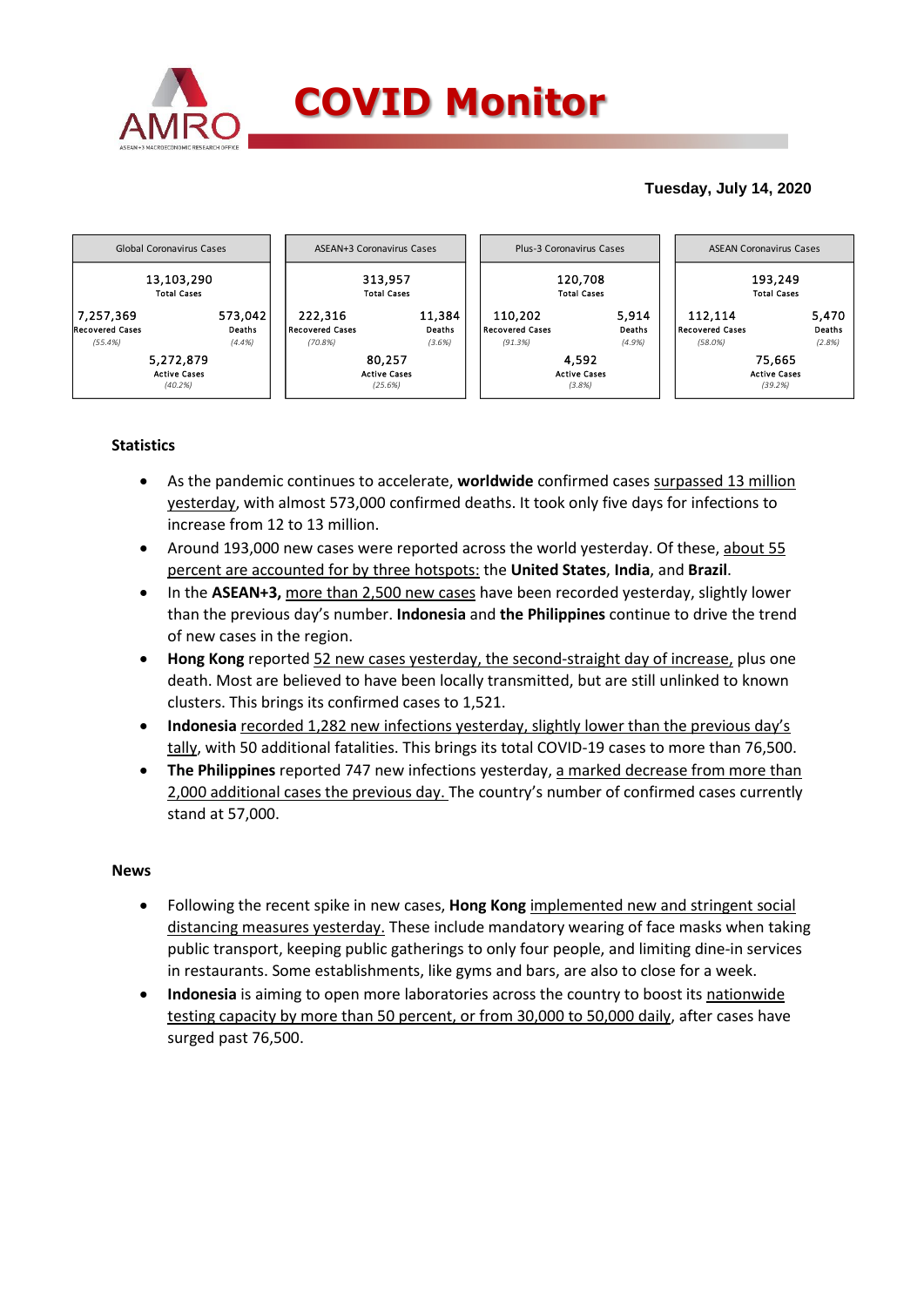

#### Overview of Confirmed COVID-19 Cases

|                      | <b>Total</b> | Cases per 1M            | <b>New</b>              | <b>New Cases</b> | <b>New Cases</b> | ∆New                | ∆% New                   | <b>Total</b>  | <b>New</b>          | <b>Fatality</b> | Total     | Recovery      | <b>Active</b> |
|----------------------|--------------|-------------------------|-------------------------|------------------|------------------|---------------------|--------------------------|---------------|---------------------|-----------------|-----------|---------------|---------------|
| Economy              | Cases        | Population              | Cases                   | per 1M Pop.      | $(7-day avg)^1$  | Cases               | Cases                    | <b>Deaths</b> | <b>Deaths</b>       | Rate (%)        | Recovered | Rate $(\%)^2$ | Cases         |
| Global               | 13,103,290   |                         | 192,933                 |                  |                  | 484                 | 1.5                      | 573,042       | 3,914               | 4.4             | 7,257,369 | 55.4          | 5,272,879     |
| ASEAN+3              | 313,957      |                         | 2,693                   |                  |                  | $-1,740$            | 0.9                      | 11,384        | 116                 | 3.6             | 222,316   | 70.8          | 80,257        |
| Plus-3               | 120,708      |                         | 317                     |                  |                  | $-202$              | 0.3                      | 5,914         | $1\,$               | 4.9             | 110,202   | 91.3          | 4,592         |
| <b>ASEAN</b>         | 193,249      |                         | 2,376                   |                  |                  | $-1,538$            | 1.2                      | 5,470         | 115                 | 2.8             | 112,114   | 58.0          | 75,665        |
|                      |              |                         |                         |                  |                  |                     |                          |               |                     |                 |           |               |               |
| China                | 83,602       | 60                      | $\pmb{0}$               | 0.0              |                  | -8                  | 0.0                      | 4,634         | $\mathsf{O}\xspace$ | 5.5             | 78,648    | 94.1          | 320           |
| Hong Kong, China     | 1,469        | 192                     | $\mathbf 0$             | 0.0              |                  | $-38$               | 0.0                      | 7             | 0                   | 0.5             | 1,214     | 82.6          | 248           |
| Japan                | 22,125       | 176                     | 284                     | 2.3              |                  | $-127$              | 1.3                      | 984           | $\mathbf{1}$        | 4.4             | 18,058    | 81.6          | 3,083         |
| Korea                | 13,512       | 260                     | 33                      | 0.6              |                  | $-29$               | 0.2                      | 289           | 0                   | 2.1             | 12,282    | 90.9          | 941           |
|                      |              |                         |                         |                  |                  |                     |                          |               |                     |                 |           |               |               |
| Indonesia            | 76,981       | 285                     | 1,282                   | 4.8              |                  | $-399$              | 1.7                      | 3,656         | 50                  | 4.7             | 36,689    | 47.7          | 36,636        |
| Malaysia             | 8,725        | 263                     | $\overline{7}$          | 0.2              |                  | $-7$                | 0.1                      | 122           | $\mathbf 0$         | 1.4             | 8,520     | 97.7          | 83            |
| Philippines          | 57,006       | 518                     | 747                     | 6.8              |                  | $-1,290$            | 1.3                      | 1,599         | 65                  | 2.8             | 20,371    | 35.7          | 35,036        |
| Singapore            | 46,283       | 8,117                   | 322                     | 56.5             |                  | 144                 | 0.7                      | 26            | 0                   | $0.1\,$         | 42,541    | 91.9          | 3,716         |
| Thailand             | 3,220        | 47                      | $\overline{\mathbf{3}}$ | 0.0              |                  | $\overline{2}$      | 0.1                      | 58            | 0                   | 1.8             | 3,090     | 96.0          | 72            |
|                      |              |                         |                         |                  |                  |                     |                          |               |                     |                 |           |               |               |
| Brunei Darussalam    | 141          | 313                     | $\mathsf 0$             | 0.0              |                  | $\mathsf{O}\xspace$ | 0.0                      | 3             | $\mathbf 0$         | 2.1             | 138       | 97.9          | $\mathsf 0$   |
| Cambodia             | 165          | 10                      | 9                       | 0.5              |                  | 9                   | 5.8                      | 0             | 0                   | 0.0             | 133       | 80.6          | 32            |
| Lao PDR              | 19           | $\overline{\mathbf{3}}$ | $\pmb{0}$               | 0.0              |                  | 0                   | 0.0                      | 0             | 0                   | 0.0             | 19        | 100.0         | $\mathbf 0$   |
| Myanmar              | 336          | 6                       | 5                       | 0.1              | Name             | 4                   | 1.5                      | 6             | $\pmb{0}$           | 1.8             | 261       | 77.7          | 69            |
| Vietnam              | 373          | $\overline{a}$          | $1\,$                   | 0.0              |                  | $-1$                | 0.3                      | $\mathbf 0$   | 0                   | 0.0             | 352       | 94.4          | 21            |
|                      |              |                         |                         |                  |                  |                     |                          |               |                     |                 |           |               |               |
| Belgium              | 62,707       | 5,445                   |                         |                  |                  | ٠                   | ä,                       | 9,782         | $\mathsf 0$         | 15.6            | 17,196    | 27.4          | 35,729        |
| France               | 199,571      | 3,071                   |                         |                  |                  | Ĭ.                  | ٠                        | 29,931        | 19                  | 15.0            | 72,180    | 36.2          | 97,460        |
| Germany              | 200,180      | 2,412                   | 261                     | 3.1              |                  | 51                  | 0.1                      | 9,074         | $\overline{3}$      | 4.5             | 185,100   | 92.5          | 6,006         |
| Italy                | 243,230      | 4,038                   | 169                     | 2.8              |                  | $-65$               | 0.1                      | 34,967        | 13                  | 14.4            | 195,106   | 80.2          | 13,157        |
| Netherlands          | 51,093       | 2,957                   | 71                      | 4.1              |                  | $-30$               | 0.1                      | 6,137         | $\mathbf 0$         | 12.0            |           | ×,            |               |
| Spain                | 255,953      | 5,461                   |                         |                  |                  | ×                   | $\overline{\phantom{a}}$ | 28,752        | $\overline{3}$      | 11.2            | 150,376   | 58.8          | 53,521        |
| Switzerland          | 32,946       | 3,810                   | 63                      | 7.3              |                  | $-3$                | 0.2                      | 1,968         | $\pmb{0}$           | 6.0             | 29,600    | 89.8          | 1,378         |
| United Kingdom       | 291,691      | 4,337                   | 537                     | 8.0              |                  | $-113$              | 0.2                      | 44,915        | 11                  | 15.4            |           | ×             | $\sim$        |
|                      |              |                         |                         |                  |                  |                     |                          |               |                     |                 |           |               |               |
| Brazil               | 1,884,967    | 8,918                   | 20,286                  | 96.0             |                  | $-4,545$            | 1.1                      | 72,833        | 733                 | 3.9             | 1,291,251 | 68.5          | 520,883       |
| Canada               | 109,984      | 2,909                   | 636                     | 16.8             |                  | 438                 | 0.6                      | 8,836         | $\overline{7}$      | 8.0             | 73,381    | 66.7          | 27,767        |
| Chile                | 317,657      | 16,325                  | 2,616                   | 134.4            |                  | -396                | 0.8                      | 7,024         | 45                  | 2.2             | 286,556   | 90.2          | 24,077        |
| Mexico               | 304,435      | 2,395                   | 4,685                   | 36.9             |                  | 203                 | 1.6                      | 35,491        | 485                 | 11.7            | 240,101   | 78.9          | 28,843        |
| Peru                 | 330,123      | 10,057                  | 3,797                   | 115.7            |                  | 181                 | 1.2                      | 12,054        | 184                 | 3.7             | 221,008   | 66.9          | 97,061        |
| <b>United States</b> | 3,352,495    | 10,127                  | 57,731                  | 174.4            |                  | $-984$              | 1.8                      | 135,425       | 400                 | 4.0             | 1,031,939 | 30.8          | 2,185,131     |
|                      |              |                         |                         |                  |                  |                     |                          |               |                     |                 |           |               |               |
| Australia            | 10,251       | 395                     | 271                     | 10.4             |                  | 88                  | 2.7                      | 108           | $\mathsf{O}\xspace$ | 1.1             | 7,835     | 76.4          | 2,308         |
| India                | 906,752      | 662                     | 28,498                  | 20.8             |                  | $-234$              | 3.2                      | 23,727        | 553                 | 2.6             | 571,460   | 63.0          | 311,565       |
| Iran                 | 259,652      | 3,086                   | 2,349                   | 27.9             |                  | 163                 | 0.9                      | 13,032        | 203                 | 5.0             | 222,539   | 85.7          | 24,081        |
| Russia               | 732,547      | 4,996                   | 6,511                   | 44.4             |                  | $-76$               | 0.9                      | 11,422        | 104                 | 1.6             | 503,168   | 68.7          | 217,957       |
| Saudi Arabia         | 235,111      | 6,763                   | 2,852                   | 82.0             |                  | 73                  | 1.2                      | 2,243         | 20                  | $1.0\,$         | 169,842   | 72.2          | 63,026        |
| Turkey               | 214,001      | 2,546                   | 1,008                   | 12.0             |                  | $-4$                | 0.5                      | 5,382         | 19                  | 2.5             | 195,671   | 91.4          | 12,948        |

Source: Haver Analytics, sourced from John Hopkins University; AMRO staff calculations.<br>Notes: New cases since previous day. Δ% refers to percentage change since previous day. Fatality rate measured as deaths per confirmed

1/ Since January 31, 2020.

2/ Recovery rate is a proxy for the stage of the cycle.

Data as of 13/7/2020